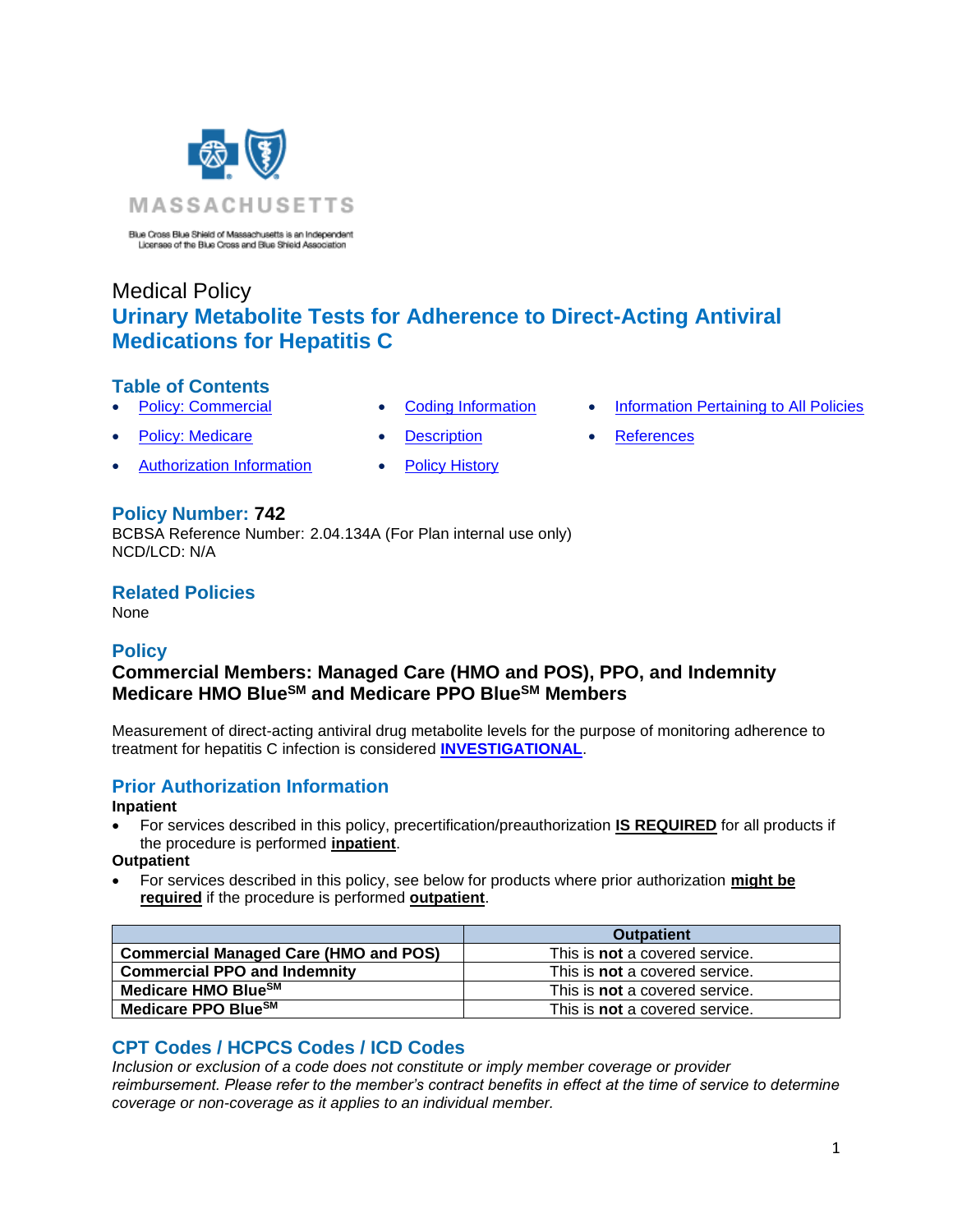*Providers should report all services using the most up-to-date industry-standard procedure, revenue, and diagnosis codes, including modifiers where applicable.*

#### **CPT Codes**

There are no specific CPT codes.

#### <span id="page-1-0"></span>**Description**

#### **DIRECT-ACTING ANTIVIRAL MEDICATIONS**

Metabolites of some direct-acting antiviral (DAA) medications (eg, sofosbuvir) can be measured in the urine. Measurement of urine drug levels reflects serum levels and thus has the potential for use as a test of adherence.

While DAA medications have been a breakthrough treatment for chronic hepatitis C infection, they are also very costly. This produces a greater incentive to manage and monitor use to avoid prescribing in situations where they will be of no benefit. Maximizing adherence will ensure that the greatest amount of treatment benefit is achieved, and that the medications are being used in the most cost-effective manner.

#### **Adherence to Treatment for Hepatitis C infection**

Adherence to a full course of medication treatment is largely unknown for many of the newest DAA medications. However, data from adherence to other medications for hepatitis C infection suggest that it may be suboptimal on average. A prior Veteran's Administration study on rates of discontinuation for interferon and ribavirin in patients with hepatitis C infection reported that 54.9% of all patients discontinued treatment early.<sup>1</sup> For the first-generation DAA boceprevir, Gordon et al (2012) analyzed adherence in the SPRINT-2 and RESPOND-2 trials.<sup>2</sup> Adherence above 80% was reported for 63% of the treated patients in 1 trial and 71% in the other. For patients with adherence above 80%, the sustained virologic response (SVR) was 86% and 90% in the respective trials. By contrast, for patients with adherence below 80%, rates of SVR were 8% and 32%, respectively.

The newer DAA medications (eg, sofosbuvir, simeprevir, ledipasvir) have greater efficacy, fewer adverse effects, and greater convenience than earlier agents. This would be expected to improved adherence; however, empirical data for this is lacking, particularly data on treatment in real-world settings.

Some literature on factors influencing adherence to hepatitis C treatment has been published, but most is prior to availability of DAAs. A 2014 systematic review analyzed 9 studies on factors influencing adherence.<sup>3</sup> Two factors had a significant negative association with adherence, psychiatric disorders, and higher doses of medications. In addition, female gender showed a trend toward a negative association. HIV coinfection and hemoglobin level were positively associated with adherence. Another systematic review in 2013 evaluated adherence to treatment for hepatitis B and C infections, prior to availability of DAAs.<sup>4</sup> This review included 13 studies on hepatitis C. Mean adherence rates in these studies ranged from 27% to 97%, and the percentage of patients who had adherence rates above 80% ranged from 27% to 96%.

In addition to maximizing treatment success and cost-effectiveness, knowledge about treatment adherence can assist clinicians in managing treatment failures. Some patients will not achieve a SVR, even with the newer agents with the greatest efficacy. In these patients, retreatment is an important consideration, and can be difficult. In deciding on retreatment, information that would indicate whether the failure is due to nonadherence or nonresponse to the medication is helpful in determining whether retreatment is indicated, and in determining which medication(s) should be used during retreatment.

#### **Methods of Measuring Adherence**

Various methods can be used to monitor adherence. Patient report is the most common and efficient method, but this is the most subjective and has been shown to overestimate adherence.<sup>4</sup> Pill count is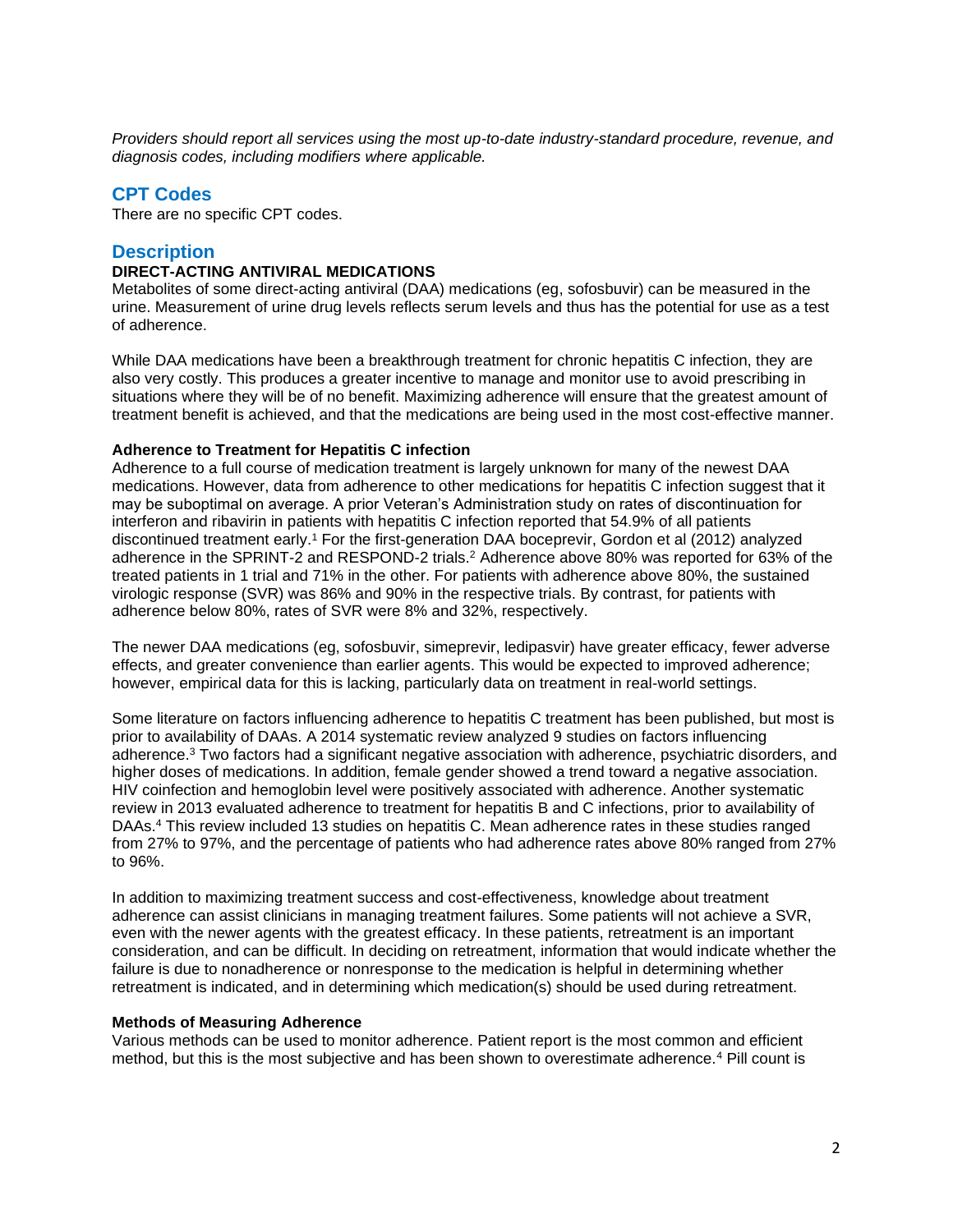another method, but is more cumbersome, and can be easily manipulated by patients. More sophisticated monitoring methods, such as sensors built into pill bottles, are expensive and usually reserved for research studies.

Measuring concentrations of medication in the serum or urine may be the most objective measure for evaluating adherence. This requires a blood or urine sample, and good benchmarks for levels that indicate optimal adherence. There is some ability to manipulate these results (ie, if correct doses are taken near the time of measurement but not at other times), but this is more difficult than with other methods.

### **SOF-Adhere**

SOF-Adhere is a commercially available assay for the presence of metabolites to sofosbuvir. The test is performed on a patient's urine sample, and uses liquid chromatography mass spectrometry to measure drug levels. It is intended for use with patients who are being treated with sofosbuvir (Sovaldi, Harvoni) as an aid for determining adherence.

### **Summary**

Metabolites of some direct-acting antiviral (DAA) medications can be measured in the urine. Measurement of urine drug levels reflects serum drug levels and thus has the potential for use as a test of adherence.

For individuals who have hepatitis C infection and are receiving treatment with DAA medications who receive monitoring adherence to DAAs by measuring urinary metabolites, the evidence includes no published studies that evaluate the impact on adherence to DAA agents. Relevant outcomes are medication use. To demonstrate that such testing improves outcomes, randomized controlled trials are needed to assess treatment with and without measurement of DAA metabolites. Ideally, the outcome measures in these trials would be adherence to DAAs and sustained virologic response. The evidence is insufficient to determine the effects of the technology on health outcomes.

### <span id="page-2-2"></span>**Policy History**

| Date    | <b>Action</b>                                                                   |
|---------|---------------------------------------------------------------------------------|
| 12/2019 | Policy updated with literature review through December 1, 2019, no references   |
|         | added. Policy statements unchanged.                                             |
| 12/2015 | New medical policy describing investigational indications. Effective 12/1/2015. |

### <span id="page-2-0"></span>**Information Pertaining to All Blue Cross Blue Shield Medical Policies**

Click on any of the following terms to access the relevant information: [Medical Policy Terms of Use](http://www.bluecrossma.org/medical-policies/sites/g/files/csphws2091/files/acquiadam-assets/Medical_Policy_Terms_of_Use_prn.pdf) [Managed Care Guidelines](http://www.bluecrossma.org/medical-policies/sites/g/files/csphws2091/files/acquiadam-assets/Managed_Care_Guidelines_prn.pdf) [Indemnity/PPO Guidelines](http://www.bluecrossma.org/medical-policies/sites/g/files/csphws2091/files/acquiadam-assets/Indemnity_and_PPO_Guidelines_prn.pdf) [Clinical Exception Process](http://www.bluecrossma.org/medical-policies/sites/g/files/csphws2091/files/acquiadam-assets/Clinical_Exception_Process_prn.pdf) [Medical Technology Assessment Guidelines](http://www.bluecrossma.org/medical-policies/sites/g/files/csphws2091/files/acquiadam-assets/Medical_Technology_Assessment_Guidelines_prn.pdf)

### <span id="page-2-1"></span>**References**

- 1. LaFleur J, Hoop R, Morgan T, et al. High rates of early treatment discontinuation in hepatitis Cinfected US veterans. BMC Res Notes. 2014;7:266. PMID 24758162
- 2. Gordon SC, Yoshida EM, Lawitz EJ, et al. Adherence to assigned dosing regimen and sustained virological response among chronic hepatitis C genotype 1 patients treated with boceprevir plus peginterferon alfa-2b/ribavirin. Aliment Pharmacol Ther. Jul 2013;38(1):16-27. PMID 23710734
- 3. Mathes T, Jaschinski T, Pieper D. Adherence influencing factors a systematic review of systematic reviews. Arch Public Health. 2014;72(1):37. PMID 25671110
- 4. Lieveld FI, van Vlerken LG, Siersema PD, et al. Patient adherence to antiviral treatment for chronic hepatitis B and C: a systematic review. Ann Hepatol. May-Jun 2013;12(3):380-391. PMID 23619254
- 5. American Association for Study of Liver Diseases. Recommendation for Testing, Managing, and Treating Hepatitis C. http://www.hcvguidelines.org. Accessed November 28, 2016.